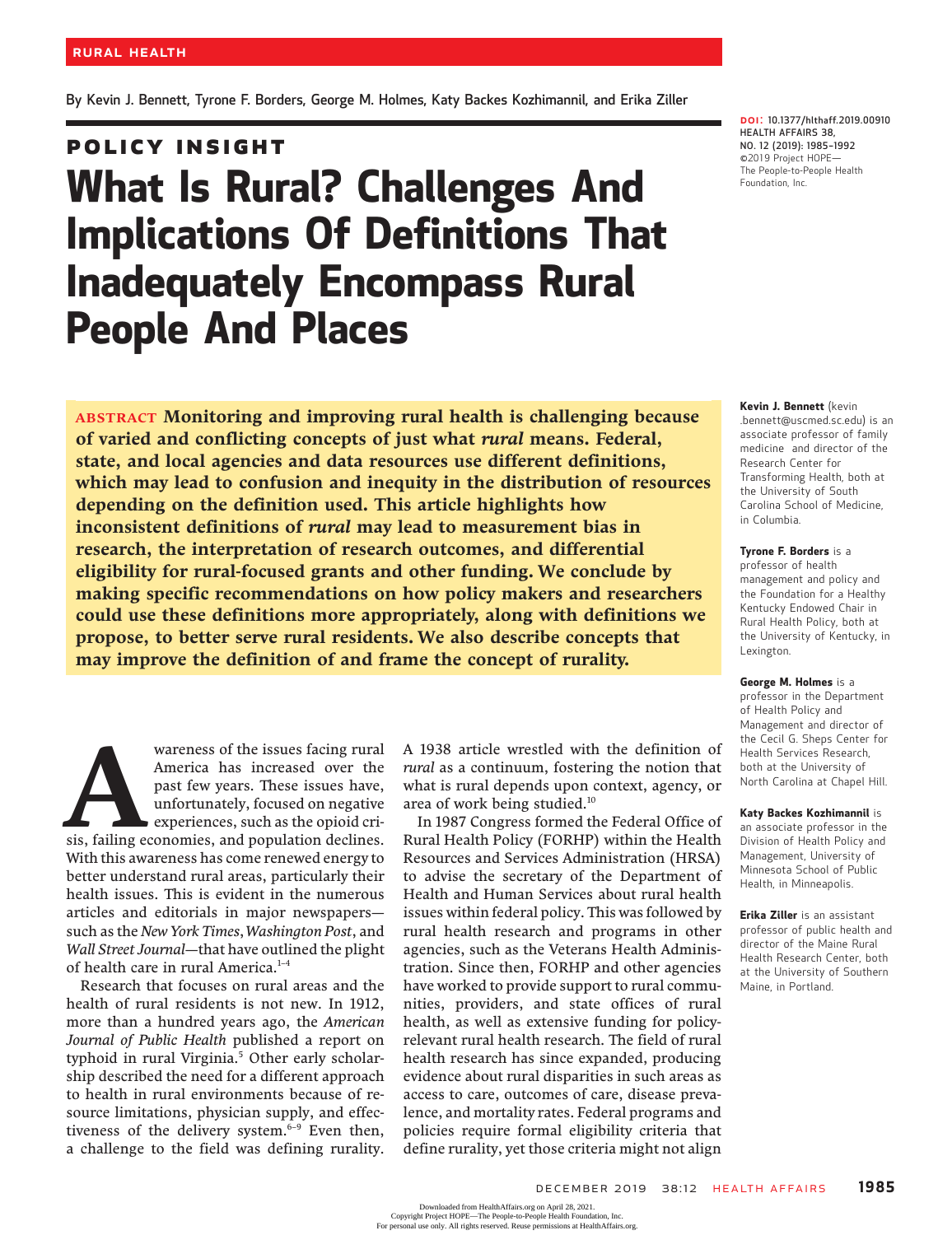with a more nuanced local reality. In addition, not all federal programs use the same definition, which leads to confusion among communities that may be eligible for some programs but not others.

Thus, the purpose of this article is to describe various definitions of rural that are used in federal policy and other contexts and the implications of that usage. Additionally, we discuss other methods for identifying rural places and offer recommendations for research and policy changes to better serve rural residents.

## Common Definitions

Some definitions of rural depend upon administratively determined boundaries such as counties, ZIP Code Tabulation Areas, and census tracts.<sup>11</sup> While these can be useful, they do not always capture cohesive areas. Communities often span these areas, census tracts, counties, and even states but are considered separate because of these administrative boundaries. Moreover, common measures of rurality mask the diversity of culture, demographics, resources, and needs present in these areas.

Many definitions of rural start with those used by the Census Bureau. Urbanized areas are any combinations of census tracts or blocks that contain 50,000 or more residents, while urban clusters are clusters of census tracts or blocks containing 2,500–50,000 residents. Because the Census Bureau does not define rural per se, any tract or block outside of these two urban categories is often considered rural.<sup>12,13</sup>

The Office of Management and Budget (OMB) uses these census designations to define Metropolitan and Micropolitan Statistical Areas at the county level. Generally speaking, the OMB forms core-based statistical areas using a combination of the census definition and commuting patterns by residents of adjacent counties. These units are then classified as metropolitan or micropolitan, depending on whether they are centered on an urbanized area (metropolitan) or an urbanized cluster of more than 10,000 residents (micropolitan).14

Of note, the core-based statistical area designations are not intended to define rurality, a practice explicitly warned against in the OMB guidance: "The Metropolitan and Micropolitan Statistical Area Standards do not produce an urban-rural classification, and confusion of these concepts can lead to difficulties in program implementation. Counties included in Metropolitan and Micropolitan Statistical Areas and many other counties may contain both urban and rural territory and population."<sup>14</sup>

Despite this warning, many government agen-

cies and federal research programs use Metropolitan Statistical Area and non–Metropolitan Statistical Area as urban and rural designations, respectively. For example, the public-use data in the Behavioral Risk Factor Surveillance System survey,<sup>15</sup> as well as data in many of the products of the National Center for Health Statistics,<sup>16</sup> include this designation as a rural-urban indicator. This leads to a large body of literature that depends upon an arguably poor measure of rurality.

The Department of Agriculture's Economic Research Service has created two additional county schemes. Urban Influence Codes divide counties into groups based on their size and adjacency to other county types. Rural-Urban Continuum Codes provide a designation that is also based upon the OMB county designations.<sup>17</sup> Similar to the Urban Influence Codes, these codes are categorized by population size and adjacency to metropolitan areas. Both sets of codes were last updated in 2013.

Using a smaller level of geography, ruralurban commuting area codes are based on census tract rather than county.<sup>18</sup> Like the OMB designation, these codes consider population density, commuting patterns, and adjacency. The use of census tracts provides a more precise and nuanced range of categories. These codes are updated with each decennial census. A ZIP code– based approximation is also commonly used.

Recognizing that areas on the rural continuum vary in size, population density, and distance to urban resources, the Economic Research Service has also developed Frontier and Remote Area Codes. These codes are ZIP code based and specific to rural places, unlike many classifications that begin with urban areas and leave rural ones to be defined as a residual. The codes provide four options for categorizing a ZIP code, based on the size of the biggest city or town in that ZIP code and the travel distance to a larger city or town. The most restrictive definition considers a place to be in a frontier or remote area if it is at least fifteen minutes away from a city or town of 2,500–9,999 people and an hour or more away from a city or town of 50,000 or more people.19 The least restrictive definition categorizes a place as a frontier or remote area if it has fewer than 50,000 people, the majority of whom live an hour or more from urban areas of 50,000 or more people. The Economic Research Service created this four-tier indicator in recognition of the fact that researchers and policy makers may need different thresholds, depending on the nature of their question or the types of goods and services to which they are measuring access.

These are not the only rural definitions or designations in use. Other classifications include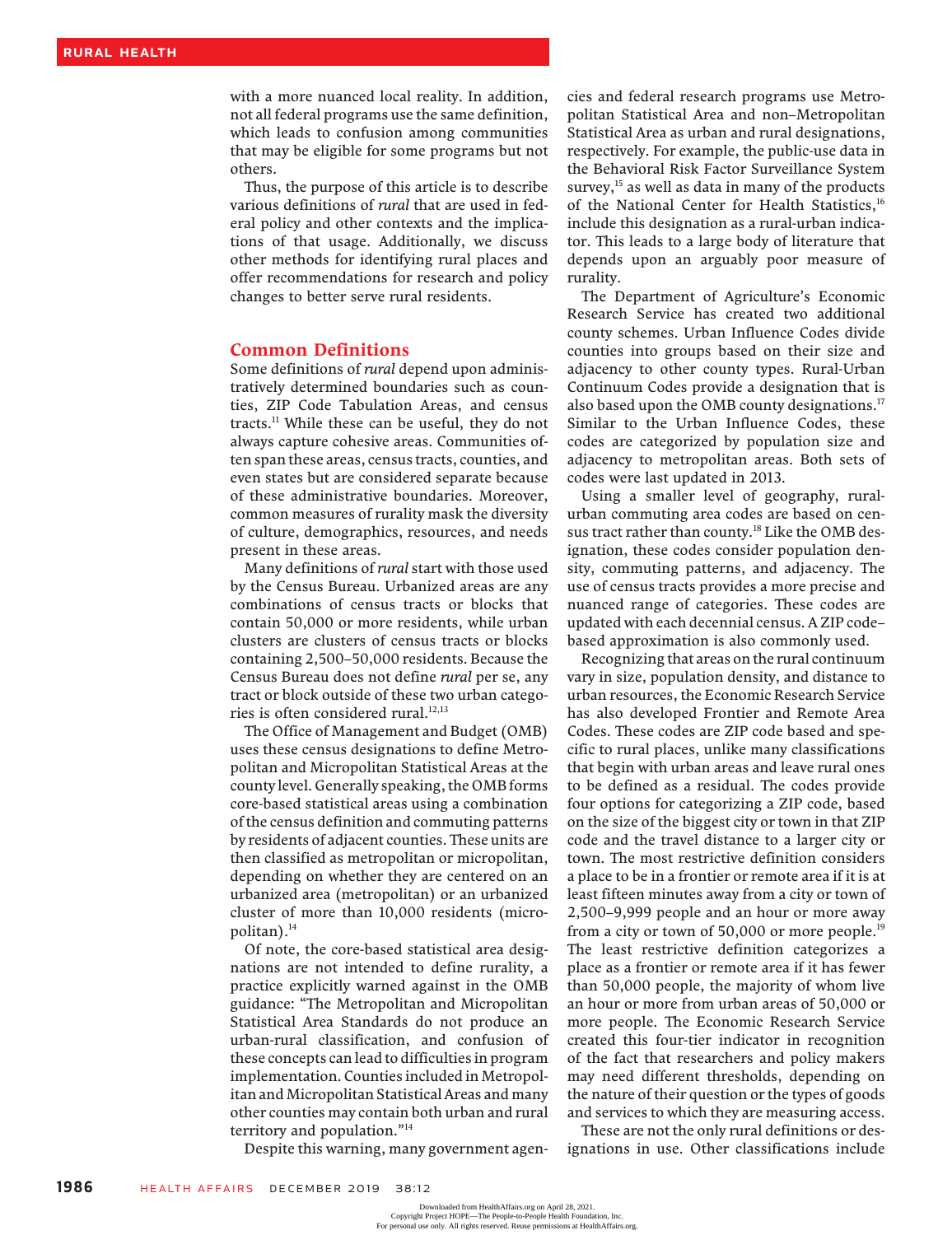It is not unusual for a location to meet the rurality criteria for one program (such as CMS) but not another (such as HRSA).

the Economic Research Service's natural amenities scale<sup>20</sup> and County Typology Codes;<sup>21</sup> the Department of Veterans Affairs' unique rurality definitions, at least before  $2015$ ;<sup>22</sup> and the Index of Relative Rurality.23 One could easily tabulate fifteen different definitions used at the federal lev $el<sub>z</sub><sup>24</sup>$  and adding program-specific and nonfederal definitions would further expand this list.

These various definitions make determining the rurality of an area difficult. To aid in this, the Rural Health Information Hub has developed a tool called "Am I Rural?" that provides the status for a specific address or location, based on various rural definitions and eligibility for Centers for Medicare and Medicaid Services (CMS) or HRSA programs.<sup>25</sup> It is not unusual for a location to meet the rurality criteria for one program (such as CMS) but not another (such as HRSA). These discrepancies make program planning, community development, and providing health care resources difficult for areas caught in the middle.

A natural tension exists between the need for an official definition and the more subjective notion of what it means to be rural. The perception of a community as rural may be driven by factors beyond geographic proximity to urbanized areas. A 2017 study that compared this perception to actual designations clearly indicates this disconnect.<sup>26</sup> In that study 15 percent of respondents who lived in metropolitan areas considered themselves rural, as did 26 percent of respondents residing in an urban cluster. There was also regional variation: 42 percent of urbanized area residents in the Middle Atlantic region considered themselves urban, compared to only 25 percent in the South Atlantic region. Nine percent of residents of metropolitan counties with a population of at least one million considered themselves rural, representing 23 percent of all rural respondents.

This suggests that self-reported rurality may differ from that defined strictly by geographic measures; it also suggests that people living in the same area may have different senses of their rurality. For example, someone who commutes thirty minutes to the central city may have a different sense of connectedness to the urbanized area than a retiree who rarely leaves home. This is further bolstered by work that indicates that rural health disparities are a function not just of geographic location, but also of culture and economic opportunity.<sup>27</sup>

## Beyond Geography

Regardless of the definition, researchers, policy makers, media, and residents frequently ascribe particular attributes to rural and urban areas that might not be representative, inclusive, or even accurate. For example, there are different perceptions of demographic composition (such as composition by age, sex, and race/ethnicity), social factors (marital status, education, and political views), and economic structures (farming, logging, or mineral-dependent economies). It is not uncommon for the popular media to equate rural with white farmers, despite the large nonwhite farming contingent and the many rural areas that are not dependent on farming.<sup>28,29</sup>

Some perceptions are accurate, however, when rurality is associated with variations in some population characteristics. For example, residents of nonmetropolitan counties are generally older and in poorer health, compared to residents of metropolitan counties.30 Recognizing that rurality reflects a breadth of demographic, social, economic, and health system characteristics, it may be useful, if not more practical, to measure those underlying characteristics directly instead of using a strictly geographic definition of rurality—that is, whether or not a place is rural, and how rural it is determined to be.<sup>31</sup> Some rural advocates have argued that researchers and policy makers should move past comparisons of rural and urban areas alone and focus on these underlying factors.<sup>32</sup> A better understanding of how these underlying characteristics influence health care access, quality, and outcomes could inform more effective and equitable health policies.

# Case Study: Closures Of Obstetric Units

Two recent studies of rural maternity care illustrate how conducting research and interpreting the findings' implications for rural residents, hospitals, and communities are complicated by various definitions of rural and by the limitations of available data.

The first study examined whether pregnant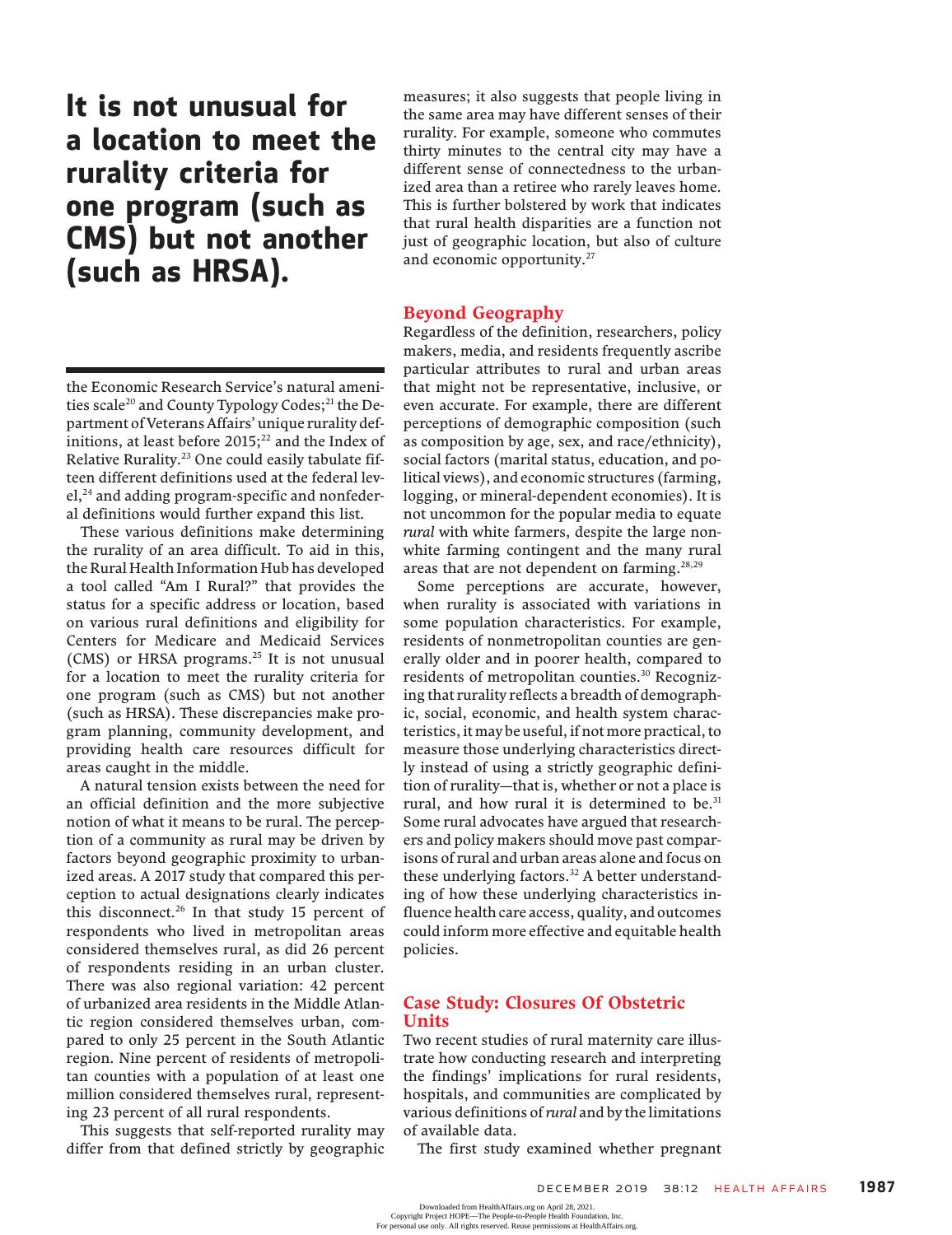rural residents gave birth locally or traveled to urban hospitals.33 A subsequent analysis studied women with complicated pregnancies, including women with opioid use disorder.<sup>34</sup> In these analyses rurality was based upon whether the patient's address on the hospital discharge form was in a "rural" county.

This simple measure was confounded by the fact that the variable was not consistently measured over time. For the subanalysis of rural residents with complicated pregnancies, trends over time were important because of the opioid epidemic's becoming a crucial public health issue. Unfortunately, the data set changed its gradient measure of county rurality in 2007, requiring the analysis to focus only on a dichotomous rural-urban measure.<sup>35</sup> It is likely that there were differences over time among rural residents that were not identified, owing to these data limitations.

The second study examined research documenting the extent of recent rural hospital obstetric unit closures and their consequences.<sup>36,37</sup> The data for this research came from three different sources, and the only common unit of measurement across these was the county. Thus, rural counties were defined as nonmetropolitan based on the OMB definition. Further possible distinctions included by population density (noncore versus micropolitan) and by adjacency to urban counties. After consulting with rural community leaders and clinicians and reviewing prior literature, the researchers conducted analyses for loss of services using the population density measure, and the consequences of the loss of services were determined based on adjacency.38 In both cases, there were important differences in service loss and the consequences across types of rural counties, but the interpretation was still limited by the fact that the analysis was conducted at the county level—which masked any variability within the county by rurality.

The town of Winnsboro, South Carolina, is a real-life example of how these definitions might not work as expected. Winnsboro is within an urban cluster but is located in a county that is 78 percent rural (according to the Census Bureau). According to CMS, this area is eligible for a rural health clinic, as it is not in an urbanized area. This is helpful, because it is also a Health Professional Shortage Area for primary, dental, and mental health care. Unfortunately, because of its proximity to Columbia, this area and its entire county are not eligible for any FORHP funding (the county is designated as part of the Columbia core-based statistical area). This limits the funding it can obtain for needed services and programs. The community is certainly

# It is incumbent upon the researcher to clearly define how rurality is operationalized in their work.

not unique in having this discrepancy.

Furthermore, if one examines the list of closed rural hospitals<sup>39</sup> tracked by the University of North Carolina, at the time of publication, 39 of the 160 hospitals that closed since 2005 (nearly 25 percent) were located in metropolitan corebased statistical areas, although many of them were designated as critical access or Medicaredependent hospitals.

### County Heterogeneity

Counties vary tremendously in size and population. County sizes range from just 13.2 square miles to more than 20,000 square miles (and up to 147,805 square miles if Alaska boroughs are included), while populations range from eightyeight to more than ten million residents. Given these differences, treating counties as a single unit can mask important heterogeneity within a given county and affect research and policy outcomes. For example, Maine and Indiana are roughly the same in terms of area, but Maine has sixteen counties while Indiana has ninety-two. As a result, even Maine's urban counties are large enough to contain numerous rural spaces that are far (up to 100 to miles or more) from counties' urban centers. Using a county-level definition of rural, hospital discharge data for Maine indicate that 39 percent of deliveries in 2017 were rural. Using rural-urban commuting area codes, this rate increases to 57 percent—a difference that is large and meaningful for policy.

This concern is also illustrated by the obstetric unit closures case study described above, where some of the magnitude of services loss was not captured in the maternity analyses. For example, St. Louis County, Minnesota, is the largest county east of the Mississippi River, stretching from the Canadian border to the southernmost port on Lake Superior. It contains Duluth— Minnesota's fourth-largest city, with a population of 86,293—making the county metropolitan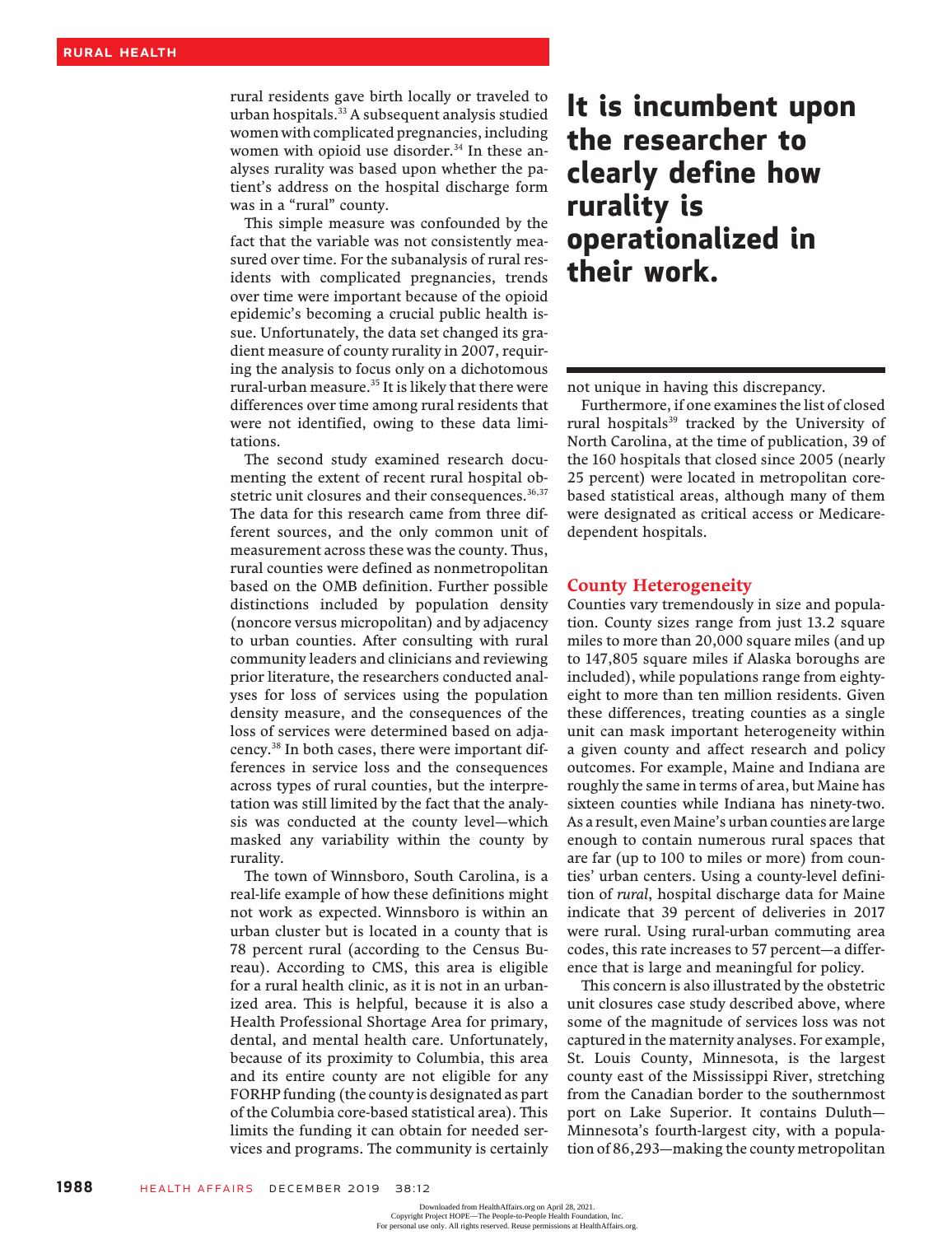by the OMB definition. However, it also contains Voyageurs National Park and the million-acre Boundary Waters Canoe Area Wilderness. In 2015 the hospital in the town of Ely (population: 3,460) stopped providing obstetric care, dramatically reshaping local access to maternity services. Had this closure occurred a year earlier, it would not have shown up in the rural obstetric closure analysis<sup>36</sup> because of the use of the county as a unit of analysis (and its county being deemed metropolitan).

# Choosing The Best Definition

Given the variety of definitions of rural, determining which to use may be difficult. However, the decision can be guided by practical considerations, such as the purpose of the analysis, the intended audience for the research, funding sources, history, and data collection methods (exhibit 1). These considerations can help guide decisions on which definition of rural to use for any particular analysis. Regardless, the wide variety of definitions means that it is incumbent upon the researcher to include the specific definition and clearly define how rurality is operationalized in their work.

# Moving Toward A Better Understanding

While we recommend using the above approach to choosing the proper definition of rural, given the current environment, we acknowledge that more work should be done toward improving the process of choosing such definitions. Current definitions of rural focus on the absence of an element—for example, an area has few people or is far from larger cities. What if definitions of

rurality instead included both deficits and assets? Such a shift in thinking could go a long way toward addressing the multiple health disparities visible in rural America. With such a framework, a better definition of rural might be possible—one that includes the concepts that measure assets.

From a rural health standpoint, these assets could include the primary care supply, distance to the nearest trauma center, and availability of resources such as healthy food outlets and public transit. However, many other factors might be just as important. For example, being within a relatively short distance of an urban or higherresource area may suggest positive access, but only if the rural population has access to resources that would enable them to travel (for example, access to a vehicle). And how would one take into account barriers to travel such as natural barriers (mountains, rivers, and lakes), state lines, and so on? Rural residents may also face economic and workplace barriers such as being un- or underinsured and having limited paid leave for medical care. Given these factors, should a definition of rural also include socioeconomic measures, such as household income or employment status?

What other factors would lead to a more comprehensive definition of rural? What if the natural environment—such as the percentage of tree coverage, natural amenities (rivers, lakes, and so on), and weather—were included (as the natural amenities scale does)?20 Many areas across the US are defined as being urban or metropolitan but are visually rural—that is, there are large open spaces and a low density of population or buildings. Classic examples include Ely, Minnesota (mentioned above), the Grand Canyon (in the same county as Flagstaff, Arizona),

### **EXHIBIT 1**  $\equiv$

### Practical considerations for defining rurality

| <b>Consideration</b> | <b>Question</b>                                                                                                   | <b>Application</b>                                                                                                                                                                                                                                                          |
|----------------------|-------------------------------------------------------------------------------------------------------------------|-----------------------------------------------------------------------------------------------------------------------------------------------------------------------------------------------------------------------------------------------------------------------------|
| Purpose of analysis  | What unit of geographic analysis best<br>corresponds to the purpose?                                              | Is rurality capturing highly localized resources, access to relatively diffuse resources (for<br>example, primary care), or proximity to scarce resources (such as a Level I trauma<br>center)? Population density, RUCA, and FAR, respectively, might be the best choices. |
| Intended audience    | Does the definition of rurality produce<br>findings that are understandable<br>and useful to the target audience? | Will the language be understood by a broader audience? Terms such as noncore,<br>adjacency, and even micropolitan may be difficult for lay audiences to understand and<br>could lead to misunderstood results.                                                              |
| Funding source       | Is the study financially supported by<br>a funding body?                                                          | Does the funder have specific needs or requirements for how rurality is assessed?                                                                                                                                                                                           |
| History              | How has prior research defined<br>rurality?                                                                       | Does maintaining consistency with prior research help clarify definitions of rurality or<br>create further confusion?                                                                                                                                                       |
| Data collection      | How will the analysis be conducted in<br>a practical sense?                                                       | Is the appropriate level of analysis the county, ZIP code, or census tract? Should rurality<br>account for community behaviors, population density, or adjacency to urban areas?                                                                                            |

**SOURCE** Authors' analysis. Notes RUCA is rural-urban commuting area code. FAR is Frontier and Remote Area Code.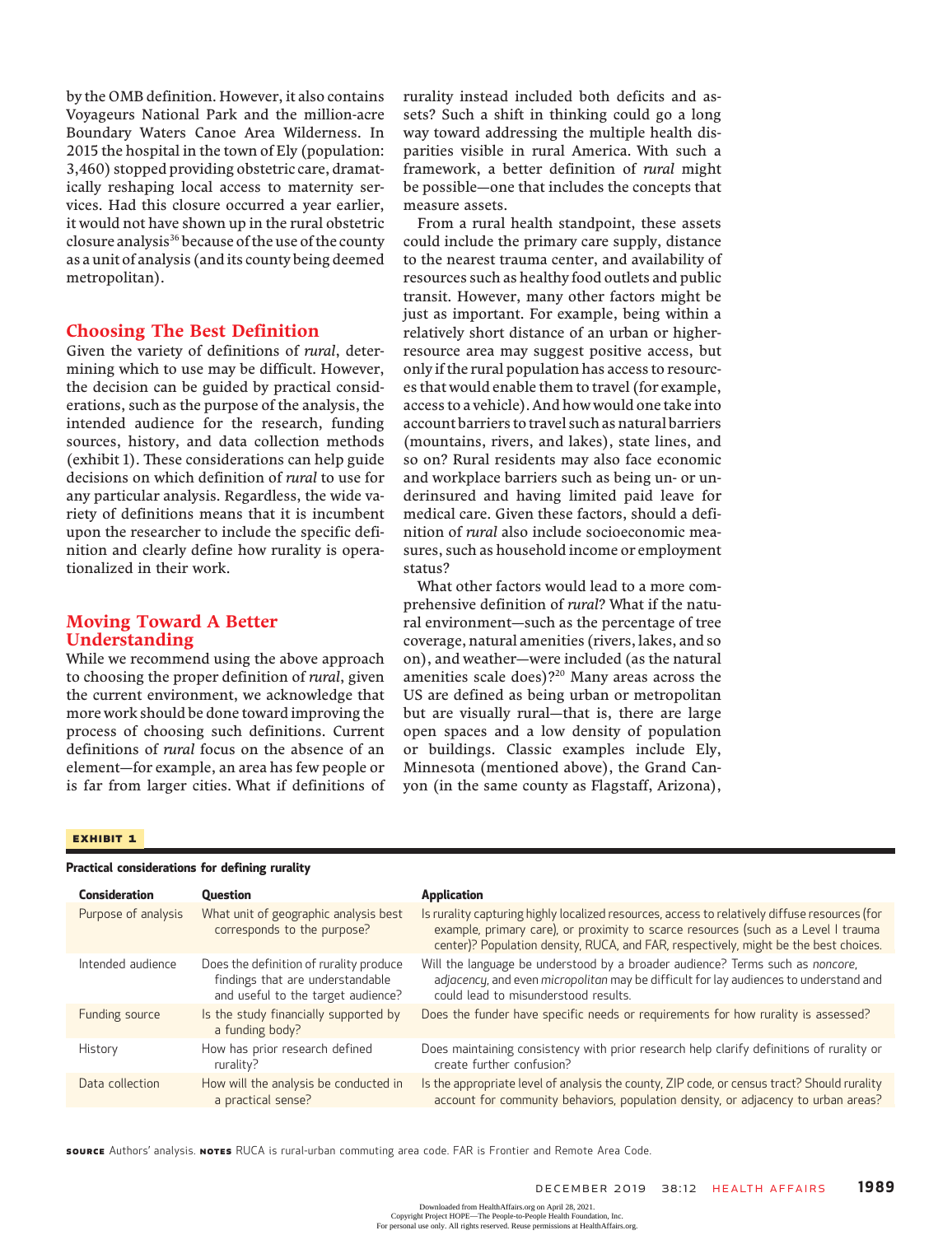and Winnsboro, South Carolina (as noted above, in close proximity to the Columbia metropolitan area).

Relatedly, it is important to consider local residents' perceptions. If a majority of the people living in an area believe that they are rural, a definition of rural should reflect that as well.

Taking these considerations into account would require a more nuanced and detailed method for defining rurality. This could also mean moving away from categorical or dichotomous definitions (urban versus rural) to a continuous definition, similar to the concept proposed in 1938 by William Meserole.10 One measure, the Index of Relative Rurality, does take this approach, using counties as the unit of assessment.<sup>23</sup> The index is based on four factors—population size, population density, remoteness, and built-up area—and results in a continuous index of values that range from 0 (a very low level of rurality) to 100 (a very high level). This numerical approach offers the flexibility and scalability that are missing from other definitions of rural and could also be applied broadly to any geographic area for which data are available. This measure is not as widely known as others, but the Henry J. Kaiser Family Foundation has been using it as its rurality indicator.<sup>40</sup>

We suggest that a definition of rural could be operationalized as an index and incorporate measures from a variety of areas, such as population density, travel or distance, geographic isolation, resources, socioeconomic characteristics, local perceptions or culture, and amenities (For a visual representation of what such an index would include, see online appendix exhibit A1.)<sup>41</sup> Each component would include several submeasures to contribute to the category. For example, resource submeasures could include numbers of providers per 1,000 population, hospitals, or home health agencies. Each category could also be weighted, essentially granting some categories more influence than others. In this example, population density would have the highest weight, while amenities would have the lowest. The components of each category, how they were indexed, and how the weights were assigned could all be adjusted to create an overall rural index that would indicate an area's rurality on a continuous scale.

An index would also lend utility to a definition of rural by providing information on the factors that drive a particular area's rurality. For example, two areas might have very similar index values, but one's value would be driven by a low population density while the other's value would driven by socioeconomic characteristics. Recognizing these differences in resources would help

# An index would lend utility to a definition by providing information on the factors that drive a information on t<br>factors that driv<br>particular area's rurality.

local, state, and federal policy makers better target and adjust interventions and identify the service needs of each area, instead of using a onesize-fits-all approach.

Any movement toward new, expanded, or refined ways of defining rurality must take into account the use of existing definitions.With federal and state agencies using varying definitions for eligibility determinations and planning purposes, it would be challenging to overhaul the entire system so that it used a single commonly used measure. It might be wise, in both the short and long terms, to use some sort of combined approach, similar to those of FORHP and HRSA more broadly. A county is eligible for the rural programs of these agencies if it is "rural"—or, if the county is metropolitan, if it is in a rural census tract. Using such a combined approach, and replacing the second criterion with the use of the rural index score, might be a more comprehensive approach than the population density– based census tract that is currently used.

Policy attention and additional resources are needed in rural communities, yet current definitions of rurality might not accurately and fully represent the concept. These current definitions also render a location rural by one definition and urban in another. Regardless of how definitions of rural do or do not evolve in the future, a more consistent and appropriate usage of the methodologies would benefit policy makers, researchers, and communities. This would include a definitive statement of what measures (or methods) were used to classify the area and a recognition of the sensitivity (and limitations) of those methods.We also encourage all who report rural findings to present data at the smallest possible unit (ZIP Code Tabulation Areas, census tracts, and the like). Finally, having a facilitated conversation about the move toward a refined or more inclusive definition of *rural* would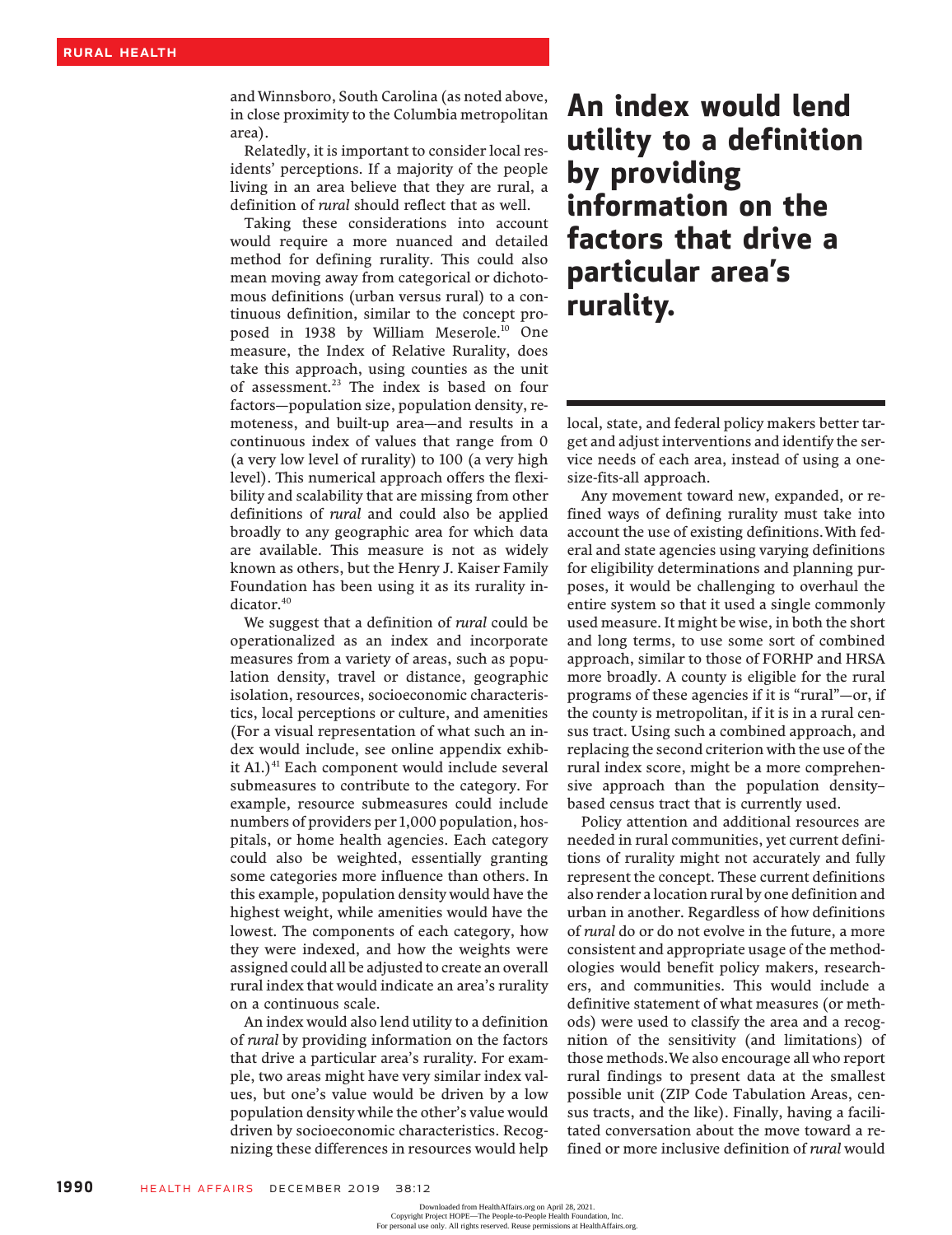be fruitful, particularly if facilitated by a federal stakeholder, such as HRSA. If this occurred, it would be vital for representative members of rural communities—such as community leaders, scholars, advocates, and residents—to be included in such a process so that their perspectives are fully appreciated and captured.

A concerted effort to explore these options, particularly on the part of rural health researchers, would lend credibility to alternative approaches and aid in the move toward better-informed policy.  $\blacksquare$ 

An earlier version of this article was presented at the National Rural Health Association Annual Meeting in Atlanta, Georgia, May 9, 2019. Tyrone Borders is the editor of the Journal of Rural Health.

- 1 McKay B, Overberg P. Rural America's childbirth crisis: the fight to save Whitney Brown. Wall Street Journal [serial on the Internet]. 2017 Aug 11 [cited 2019 Oct 8]. Available from: https://www.wsj.com/articles/ruralamericas-childbirth-crisis-the-fightto-save-whitney-brown-1502462523
- 2 Virella K. Doctors and health workers reflect on rural America's limited access to care. New York Times [serial on the Internet]. 2018 Jul 19 [cited 2019 Oct 8]. Available from: https://www.nytimes.com/2018/ 07/19/reader-center/rural-healthcare.html
- 3 Krugman P. Self-inflicted medical misery: red America's homemade rural health crisis. New York Times [serial on the Internet]. 2019 Jun 24 [cited 2019 Oct 8]. Available from: https://www.nytimes.com/2019/ 06/24/opinion/republican-stateshealth-care.html
- 4 Saslow E. "Urgent needs from head to toe": this clinic had two days to fix a lifetime of needs. Washington Post [serial on the Internet]. 2019 Jun 22 [cited 2019 Oct 17]. Available from: https://www.washingtonpost.com/ national/the-clinic-of-last-resort/ 2019/06/22/2833c8a0-92cc-11e9 aadb-74e6b2b46f6a\_story.html
- 5 Freeman AW, Lumsden LL. Typhoid fever in rural Virginia: a preliminary report. Am J Public Health (N Y). 1912;2(4):240–52.
- 6 Knopf SA. The modern aspect of the tuberculosis problem in rural communities and the duty of the health officers. Am J Public Health (N Y). 1914;4(12):1127–35.
- 7 Ruediger GF. A program of public health for towns, villages, and rural communities. Am J Public Health (N Y). 1917;7(3):235–9.
- 8 Mustard HS, Mountin JW. Measurements of efficiency and adequacy of rural health service. Am J Public Health Nations Health. 1929;19(8): 887–92.
- 9 Mountin JW, Pennell EH, Brockett GS. Location and movement of physicians, 1923 and 1938: changes in urban and rural totals for estab-
- lished physicians. Public Health Rep. 1945;60(7):173–85.
- 10 Meserole WH. What do you mean: rural and urban? J Mark. 1938; 2(3):233–5.
- 11 Hart LG, Larson EH, Lishner DM. Rural definitions for health policy and research. Am J Public Health. 2005;95(7):1149–55.
- 12 Census Bureau. Geography program: 2010 urban area FAQs [Internet]. Washington (DC): Census Bureau; [last revised 2017 Dec 5; cited 2019 Oct 98]. Available from: https:// www.census.gov/programs-surveys/ geography/about/faq/2010-urbanarea-faq.html
- 13 Census Bureau. Geography program: 2010 census urban and rural classification and urban area criteria [Internet]. Washington (DC): Census Bureau; [last revised 2018 Nov 26; cited 2019 Oct 98]. Available from: https://www.census.gov/programssurveys/geography/guidance/geoareas/urban-rural/2010-urbanrural.html
- 14 Office of Management and Budget. 2010 standards for delineating Metropolitan and Micropolitan Statistical Areas. Federal Register [serial on the Internet]. 2010 Jun 28 [cited 2019 Oct 9]. Available from: https:// www.federalregister.gov/ documents/2010/06/28/2010- 15605/2010-standards-fordelineating-metropolitan-andmicropolitan-statistical-areas
- 15 Centers for Disease Control and Prevention. LLCP 2017 codebook report, overall version data weighted with \_LLCPWT, Behavioral Risk Factor Surveillance System [Internet]. Atlanta (GA): CDC; 2018 Sep 4 [cited 2019 Oct 17]. Available from: https://www.cdc.gov/brfss/annual\_ data/2017/pdf/codebook17\_llcp-508.pdf
- 16 National Center for Health Statistics. NCHS urban-rural classification scheme for counties [Internet]. Hyattsville (MD): NCHS; 2017 [last reviewed 2017 Jun 1; cited 2019 Oct p]. Available from: https://www .cdc.gov/nchs/data\_access/urban\_

rural.htm

- 17 Department of Agriculture, Economic Research Service. Rural-Urban Continuum Codes: documentation [Internet]. Washington (DC): ERS; 2013 May [last updated 2019 Aug 20; cited 2019 Oct 9]. Available from: https://www.ers.usda.gov/ data-products/rural-urbancontinuum-codes/documentation/
- 18 Department of Agriculture, Economic Research Service. Rural-urban commuting area (RUCA) codes: documentation [Internet]. Washington (DC): ERS [last updated 2019 Aug 20; cited 2019 Oct 9]. Available from: https://www.ers .usda.gov/data-products/ruralurban-commuting-area-codes/ documentation/
- 19 Department of Agriculture, Economic Research Service. Frontier and Remote Area Codes [Internet]. Washington (DC): ERS; [last updated 2019 Aug 20; cited 2019 Oct 9]. Available from: https://www .ers.usda.gov/data-products/ frontier-and-remote-area-codes/
- 20 Department of Agriculture, Economic Research Service. Natural amenities scale [Internet]. Washington (DC): ERS; [last updated 2019 Aug 20; cited 2019 Oct 9]. Available from: https://www .ers.usda.gov/data-products/ natural-amenities-scale/
- 21 Department of Agriculture, Economic Research Service. County Typology Codes [Internet].Washington (DC): ERS; [last updated 2019 Aug 20; cited 2019 Oct 9]. Available from: https://www.ers.usda.gov/dataproducts/county-typology-codes/
- 22 Department of Veterans Affairs, Office of Rural Health. VHA and ORH adopt new system to define "rural" [Internet]. Washington (DC): The Office; [last updated 2015 Jun 3; cited 2019 Oct 9]. Available from: https://www.ruralhealth.va.gov/ rural-definition.asp
- 23 Waldorf B, Kim A. The Index of Relative Rurality (IRR): US county data for 2000 and 2010 [Internet]. West Lafayette (IN): Purdue Univer-